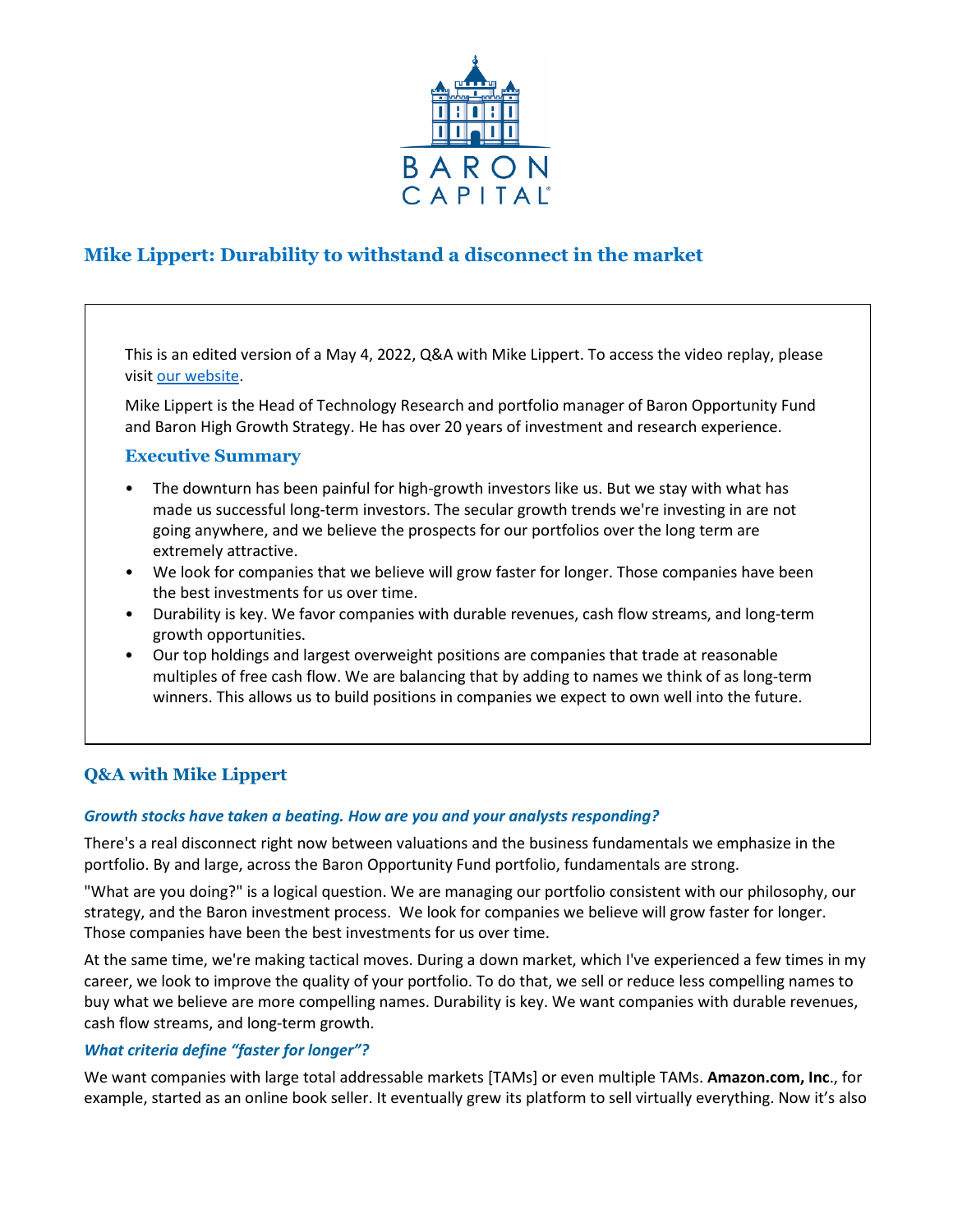a leading information technology company with Amazon Web Services.

To capture that kind of opportunity, we focus on businesses with durable competitive advantages. We do extensive due diligence before we invest and continually during the entire time we are investors. Then we prepare proprietary models based on what we believe these businesses will do and how they will grow their top line and bottom line, and we assign reasonable multiples. We determine what we believe to be appropriate long-term median multiples for businesses based on type and sector.

## *Can you give a couple of examples of the disconnect between fundamentals and stock prices?*

I'll start with **Microsoft Corporation.** For the first quarter, total revenue was up 18%; Microsoft Cloud, which includes applications and infrastructure, was up 32%; and Azure was up 49%, which was an acceleration. Guidance beat Wall Street expectations on every metric, with Azure continuing to grow at the high 40% level.

**ServiceNow, Inc.** is a "faster for longer" company. Subscription revenue grew 29% in the first quarter, which was a quarterly high. The company generated free cash flow margins of 45%. Management guided for the business to accelerate at a \$7 billion scale, with 28.5% growth in subscription revenues versus 28% last year. I wouldn't be surprised if that number is even higher at year-end. We spoke with the CEO about a sustained demand environment for the enterprise. He told us that, "[w]hile there are significant challenges in the world, we have not seen a material impact on our business. To the contrary, the challenges have underscored the urgency of investment in digital businesses. Businesses are shifting investments to technologies that get them to the right outcomes faster. For example, just two years ago, one third of businesses were getting done in digital format. Today it's two thirds. In two years, it'll be 90%. If you don't go digital fast, you lose."

**Gartner, Inc.** is a company we've owned for a long time. It provides research subscription services. Its core business grew 16%. What it calls the "annual contract value" for its existing technology business is growing 14%. When it acquired its "business solutions" division a few years ago, it projected growth of 20%. No one believed it. It's growing 24%. Despite the environment, Gartner raised guidance on every metric. When we spoke with management, they said, "[p]erformance is strong across the business. We have vast untapped market opportunity. We generate significant free cash flow, and we can continue to return that to shareholders."

**ZoomInfo Technologies Inc.** is our most significant overweight relative to the benchmark. We've owned it since its IPO. The company has exceptionally robust revenue growth and free cash flow generation. Even today at an early stage, it grew revenues by 58% with organic growth of 49%. Operating margins were just a hair below 40%. Free cash flow margins were above 40%. Again, it raised guidance on every metric and it announced an eightfigure deal with Google in the quarter.

# *You mentioned in your quarterly letter that you did some tax-loss harvesting with Shopify. Can you speak to that?*

**Shopify, Inc.** is the leading platform for merchants to build ecommerce sites as well as omnichannel business. We think that part of its business is going to grow quickly for many years. Right now, ecommerce has tough compares. During the height of the pandemic, when no one was going to a store, the numbers for ecommerce were exceptionally high, and, in fact, unsustainable. So, this year's numbers, which are more normalized, look less impressive by comparison. That means Shopify is in a difficult situation because it's comparing against the mid-COVID period. In addition, management announced it is investing in its own version of Amazon Prime, which will support its merchants and improve the consumer experience. Because this investment will penalize short-term profits, the market reacted negatively. As long-term shareholders, we see a positive profile for what we believe to be a truly differentiated company that is incredibly innovative and investing in growth. We have a small position. We sold some stock, took the tax loss, and have started building it back.

## *Can you discuss your sell discipline and what leads you to sell a stock?*

We will sell a stock when something undercuts our long-term thesis. For example, in the first quarter, electronic payment company **PayPal Holdings, Inc.** announced some management turnover alongside a major change in its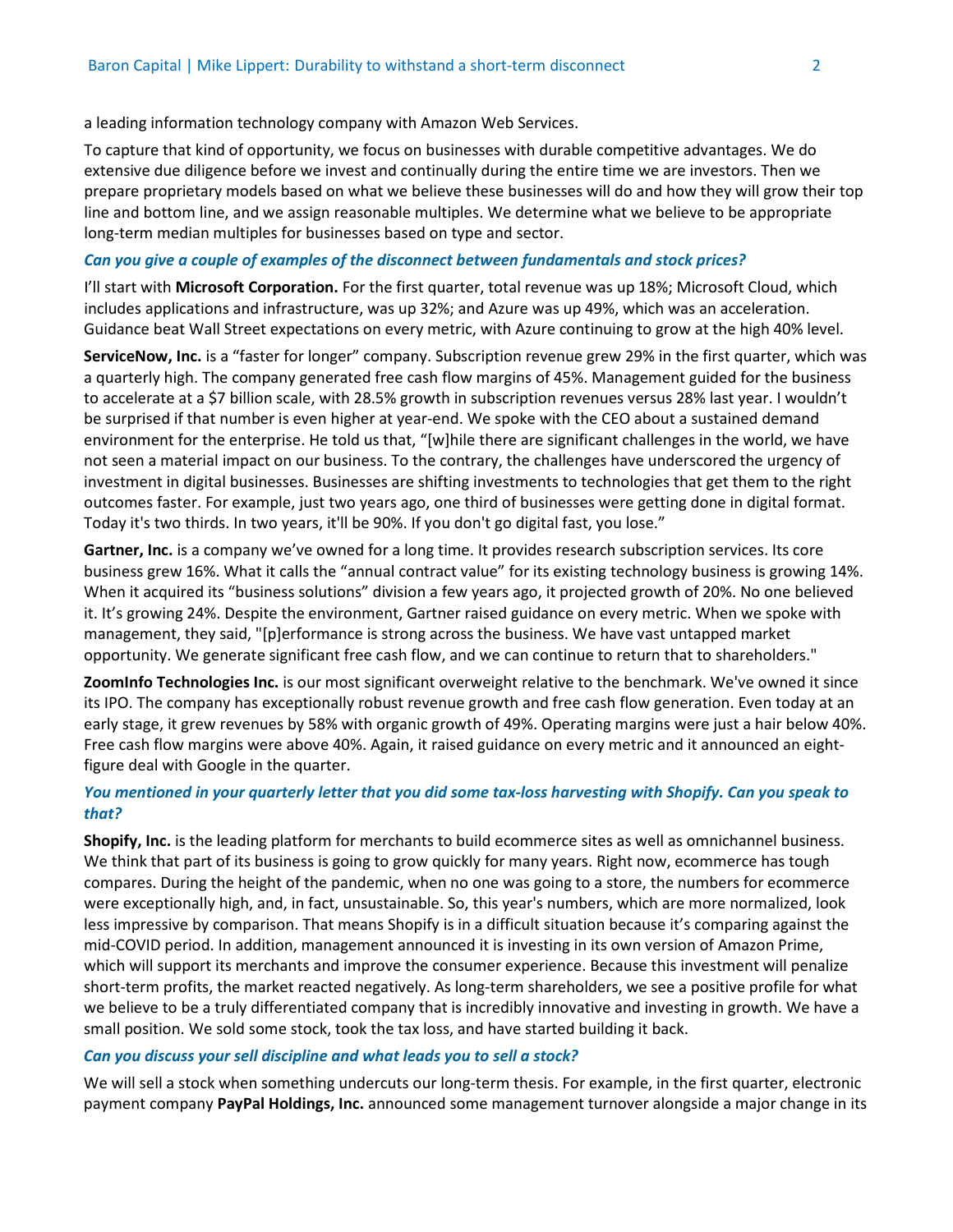business model. We concluded our thesis no longer held and we should exit the company.

We will also sell – or trim -- when a stock gets expensive compared with our long-term estimates. An example is **Datadog, Inc.** The stock reached roughly 40 times revenue at a certain point. While we like the company, when we modeled it out four or five years, at that price, we didn't see ourselves making much money, so we sold. With the recent pullback we've been buying the stock on weakness.

#### *Looking at mega-growth themes, what are your thoughts on the metaverse theme?*

The metaverse is essentially using technology to form a virtual world. Virtual reality is part of the metaverse. Facebook (now **Meta Platforms, Inc.**) is investing a huge amount of money in different things people might do in the virtual world. We think **Apple, Inc.** and **Alphabet, Inc.** will also be building those worlds. Another part of the metaverse is augmented reality, which is adding something to the real world. For example, you may be walking down the street and your phone will pop up information about a building or a treasure you can find if you're playing an augmented reality game. **Snap Inc.,** which we own, is the leader in augmented reality.

Then there are companies building the technology behind the metaverse. Our principal investment here is **NVIDIA Corporation.** NVIDIA is a leader in the technology for digital twins, or omniverse simulation. For any real world object or system, you can create a digital twin in the virtual world. For example, you can design a car virtually before you build it out physically. Or, if you want to make changes to a distribution center, you model them on the digital twin first to simulate how it will work in real life. Whatever the project  $-$  a plant, a car, an airplane — you can simulate it in the virtual world, test it, and then build it in the real world. Digital twins enhance productivity and efficiency in building, maintaining, and fixing things.

#### *Another big theme for you is electric vehicles [EVs]. Can you comment on Rivian?*

We've been investors in EVs for many years. We first invested in **Tesla, Inc**. around 2014. Tesla proved that electric cars are truly differentiated. Other than Tesla, we passed on everything until **Rivian Automotive, Inc.** We concluded Rivian would emerge as a significant player in EV and invested in it when it was still private. Tesla will likely remain the leader but the EV market is big enough for more than one winner. Rivian will probably never reach the scale of Tesla, but it has the benefit of following in Tesla's footsteps. Many of its executives came from Tesla. Unfortunately, Rivian started production at the worst possible time, coming up against industry-wide supply chain issues that delayed its production ramp. In addition, Rivian launched a price increase campaign that was not well communicated or received by existing reservation holders. The stock took a major hit as a result.

The company will spend more money this year, and we had to change our model from what we had at the time of its November 2021 IPO. But we still see tremendous long-term upside in Rivian stock. Three to five years from now, I think we will look back at it as a very successful investment.

### *What about infrastructure? Have you considered charging station companies?*

We've met with all the players but have not invested in any of the stand-alone charging station businesses. Tesla will build its own. Rivian plans to do a combination, working with other networks and building its own.

### *Do you have a favorite theme?*

As I said earlier, the durability of revenue, cash flow streams, and growth prospects is essential. The software-asa-service space offers that durability. You can't do business in today's world without software. You need software in every aspect of your business: the back office, the front office, application databases, and cybersecurity. Once you subscribe to software from Microsoft, ServiceNow, Datadog, **MongoDB, Inc., CrowdStrike**, **Inc.,** etc., it's hard to switch and almost impossible to turn off. Especially with valuations as cheap as they are at the moment, this is a space I'm really leaning into.

#### *Can you talk about your valuation methodology?*

First, we do all the qualitative work to research potential investments. Then we prepare valuation models. I tell the analysts, "Don't model the sell side, don't model a number that will justify you walking into my office and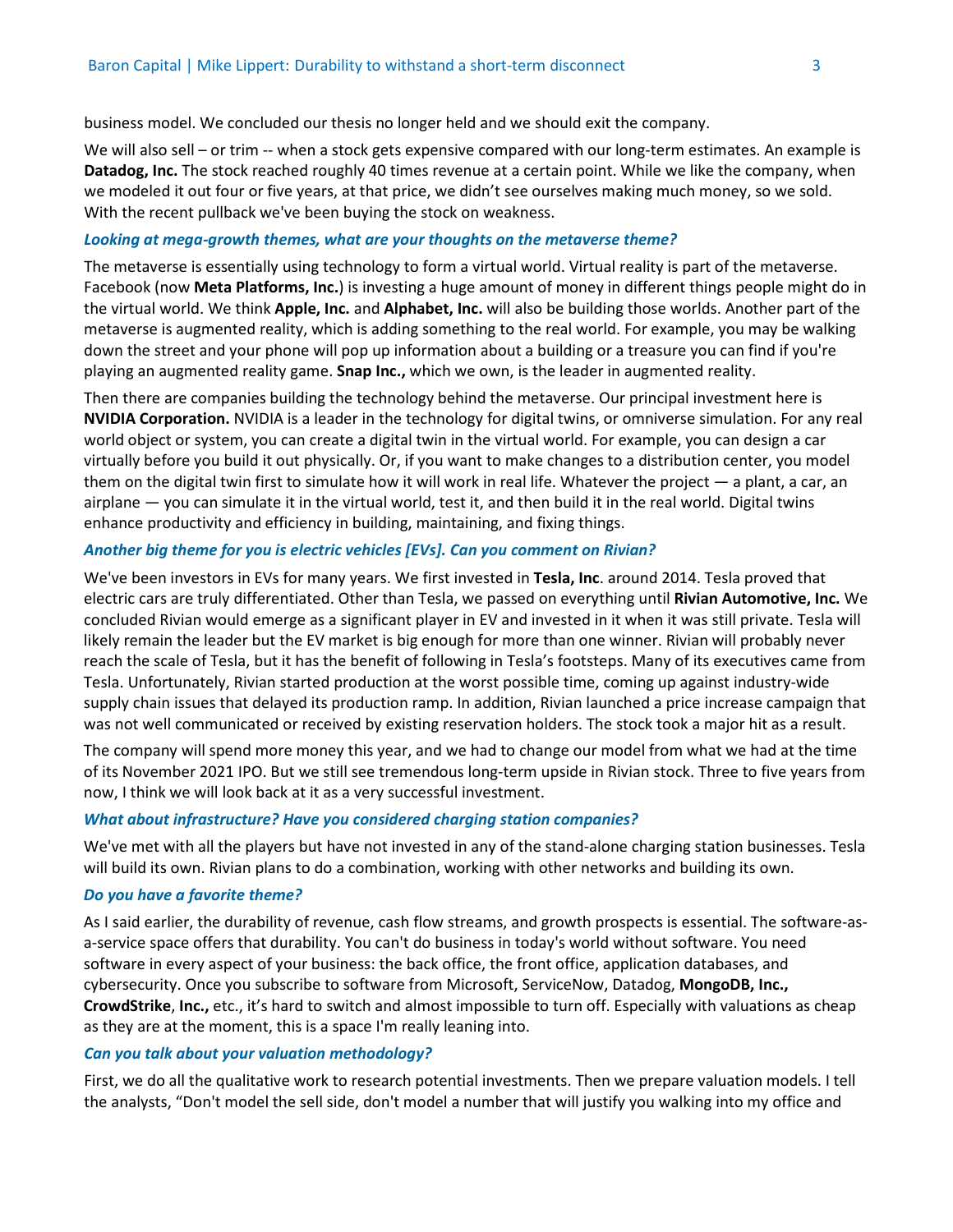saying, 'Buy this stock.' Model what you believe." You have to defend your assumptions. How are you building the revenues? The cash flow? We look at unit-level economics, key characteristics, whether it's gross margins or sales efficiency or other things, to build these models. We spend a lot of time on these details.

One of the things I've been doing as Head of Technology Research is benchmarking our models against historical models for industries and other best-in-class companies. We know a model's not going to be perfect. But does our modeling on CrowdStrike make sense versus our modeling on MongoDB or Datadog?

As for multiples, we work with our risk and analytics group to look at peer groups in different industries. How did they trade historically given different interest rate environments, markets, growth profiles, or maturity levels? That data helps us determine a reasonable range of multiples for a business of that type. Then we determine the unique valuation, the right multiple for that company. We have different multiples for different companies based on our assessment of qualitative factors like the size of the TAM, the strength of their competitive advantages, the efficiency of their go-to-market, and the margin profile. We generate price targets that are one, two, three, four, and five years out. We also do some work on downside. If we're slightly off, what could the numbers be?

## *Final thoughts?*

\_\_\_\_\_\_\_\_\_\_\_\_\_\_\_\_\_\_\_\_\_\_\_\_\_\_\_\_\_\_\_\_\_\_\_\_\_\_

A downturn like this is painful when you're going through it. But we stick with what has made us successful longterm investors. The trends we're investing in are not going anywhere. We believe the picture for our portfolios over the next three, five, 10 years is extremely attractive.

*Investors should consider the investment objectives, risks, and charges and expenses of the investment carefully before investing. The prospectus and summary prospectuses contain this and other information about the Funds. You may obtain them from the Funds' distributor, Baron Capital, Inc., by calling 1-800- 99BARON or visiting [www.BaronFunds.com. P](http://www.baronfunds.com/)lease read them carefully before investing.*

**Baron Opportunity Fund**'s annualized returns for the Institutional Shares as of March 31, 2022: 1-year, -6.52%; 5-years, 27.19%; 10-years, 17.26%; Since Inception (2/29/2000), 9.80%. Annual expense ratio for the Institutional Shares as of September 30, 2021, was 1.05%. The **S&P 500 Index**'s annualized returns as of March 31, 2022: 1-year, 15.65%; 5-year, 15.99%; 10-years, 14.64%; Since Fund's Inception (2/29/2000), 7.62%.

*The performance data quoted represents past performance. Past performance is no guarantee of future results. The investment return and principal value of an investment will fluctuate; an investor's shares, when redeemed, may be worth more or less than their original cost. The Adviser reimburses certain Baron Fund expenses pursuant to a contract expiring on August 29, 2032, unless renewed for another 11-year term and the Fund's transfer agency expenses may be reduced by expense offsets from an unaffiliated transfer agent, without which performance would have been lower. Current performance may be lower or higher than the performance data quoted. For performance information current to the most recent month end, visit [www.BaronFunds.com](http://www.baronfunds.com/) or call 1-800-99BARON.*

Performance for the Institutional Shares prior to 5/29/2009 is based on the performance of the Retail Shares, which have a distribution fee. The Institutional Shares do not have a distribution fee. If the annual returns for the Institutional Shares prior to 5/29/2009 did not reflect this fee, the returns would be higher.

The Fund's 1-, 3-, and 10-year historical performance was impacted by gains from IPOs and there is no guarantee that these results can be repeated or that the Fund's level of participation in IPOs will be the same in the future.

**Risks:** Securities issued by small and medium sized companies may be thinly traded and may be more difficult to sell during market downturns. Companies propelled by innovation, including technology advances and new business models, may present the risk of rapid change and product obsolescence, and their success may be